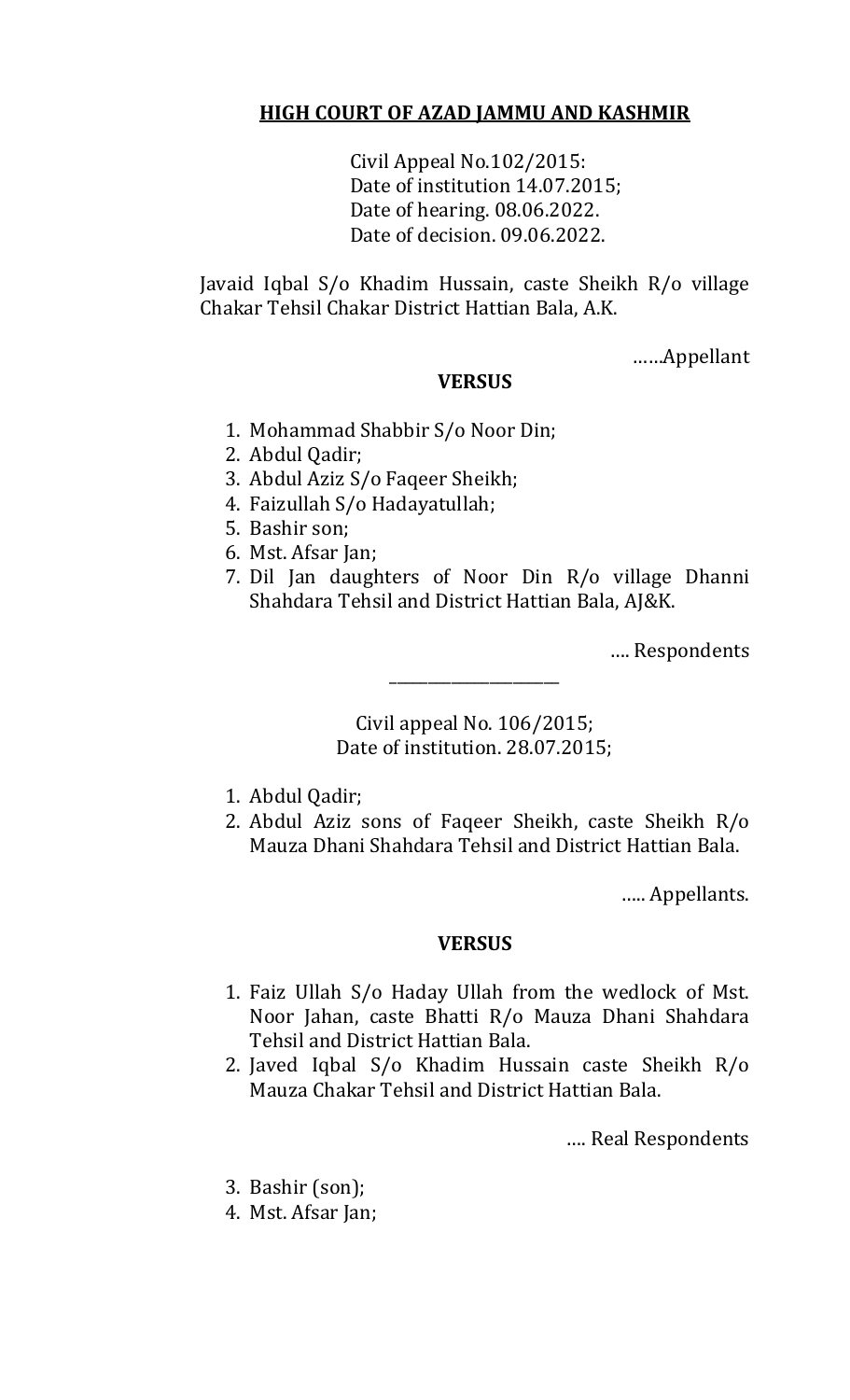5. Dil Jan sisters of Noor Din from the wedlock of Mst. Akbar Jan, caste Sheikh R/o Mauza Dhani Shahdara Tehsil and District Hattian Bala.

…. Pro forma Respondents

## **CIVIL APPEALS**

#### **Before:- Justice Chaudhary Khalid Rasheed, J.**

#### **PRESENT**:

Khawaja Atta Ullah Chak, Advocate, for Javed Iqbal, appellant in appeal No.102/2015. Shahzad Shafi Awan, Advocate for Abdul Qadir and another appellants in appeal No.106/2015. Raja Gul Majeed Khan, Advocate, for respondents.

## **JUDGMENT:**

The captioned appeals, filed against the judgment and decrees recorded by learned District Judge Hattian Bala dated 18.06.2015 raise common questions of facts and law, arise out of common judgment and can conveniently be decided simultaneously hence, were heard together and are decided as such through this judgment.

Detailed facts of the captioned appeals are, Abdul Qadir and others appellants, in appeal No.106/2015 filed a suit for declaration and perpetual injunction against Faiz Ullah and others, respondents in the Court of Senior Civil Judge Hattian Bala on 26.01.2004, in which it was stated that the land comprising Khewat No.101/90, khasra No. 291 measuring 8 kanal 9 marlas situated in village Dhani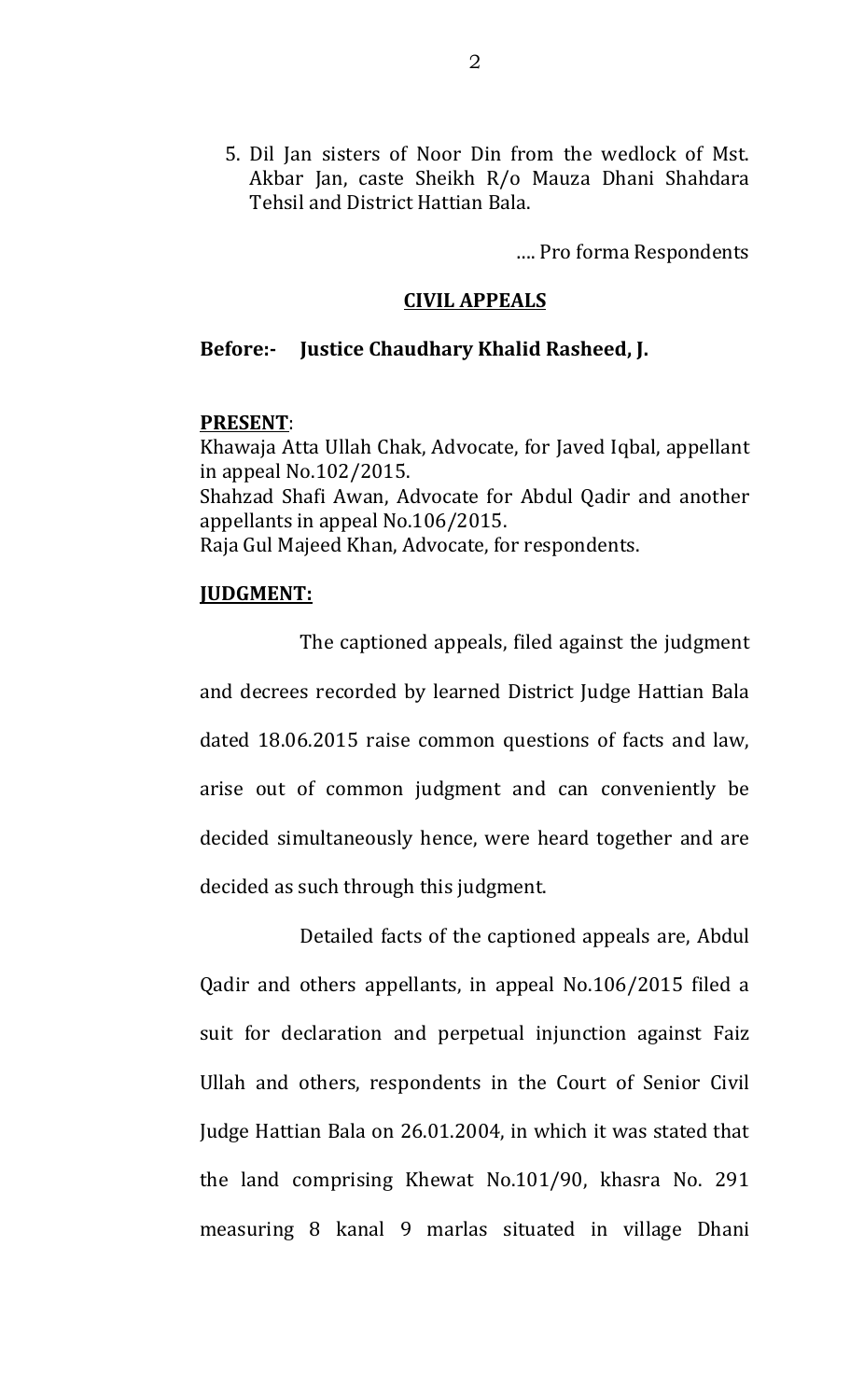Shahdara Tehsil and District Hattian Bala was in the ownership and possession of Mst. Noor Jahan and Mst. Kalu as a result of private partition. Mst. Kalu and Noor Jahan transferred the said land to the father of plaintiffs for the consideration of Rs.160/- which she had already received from time to time, the possession of the land was handed over to the father of the plaintiffs in 1950 and thereafter, the father of the plaintiff and after his death the plaintiffs are in possession of the land as vendees and have made improvements over the land in shape of residential house etc. It was averred that in recent settlement the plaintiffs have illegally been entered in the revenue record as Ghair Moroosi. It was stated that defendants No.2 to 4 have sold their whole share thus, the agreement dated 26.01.2004 executed by defendant No.5 is illegal as defendant No.2 to 5 have no concern with the suit land. The defendants contested the suit by filing written statement wherein it is submitted that the suit is time barred. It was further stated that agreement dated 02.12.1950 is fake and fictitious.

Faiz Ullah, respondent also filed a suit for possession of the said land on the ground that being the sole legal heir of Mst. Noor Jahan he is entitled to the possession of the land from defendants which was given to the defendants

3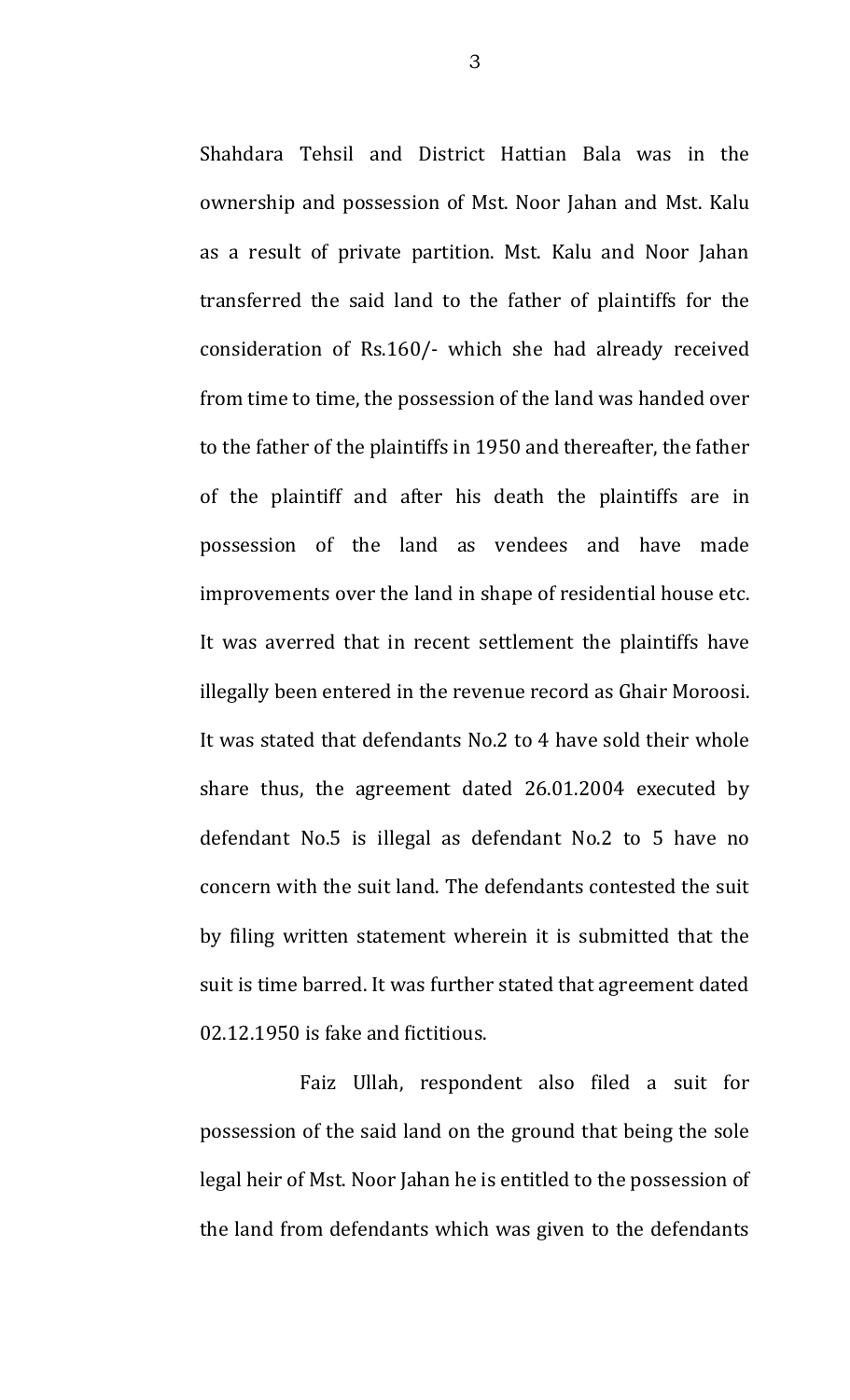for cultivation purposes. This suit was also contested by defendants Abdul Qadir and another and submitted that the land was purchased by their father in 1950.

Javed Iqbal appellant in appeal No.102/2015 also filed a suit for declaration and possession against Mohammad Shabbir and others in the same Court on 10.05.2004 and claimed that the suit land was in the ownership of Mohammad Shabbir defendant and Mohammad Shabbir has transferred the land to the plaintiff vide agreement to sell dated 26.04.2004 for the consideration of Rs. 80,000/-. The suit was resisted by defendants No.2 and 3 through written statement wherein it was submitted that defendant No.1 had already sold in excess of his share thus he has no right to sell the land. The learned trial Court consolidated all the suits, framed issues in the light of pleadings of the parties, provided them opportunity to lead evidence and at the conclusion of the proceedings decreed the suit filed by Abdul Qadir and another on the basis of agreement dated 02.12.1950 and dismissed the suits filed by Faiz Ullah and Javed Iqbal for want of proof vide its impugned judgment and decrees dated 29.09.2012. Feeling dissatisfied from the said judgment, Javed Iqbal and Faiz Ullah filed two separate appeals before District Judge Hattian Bala. The learned District Judge after hearing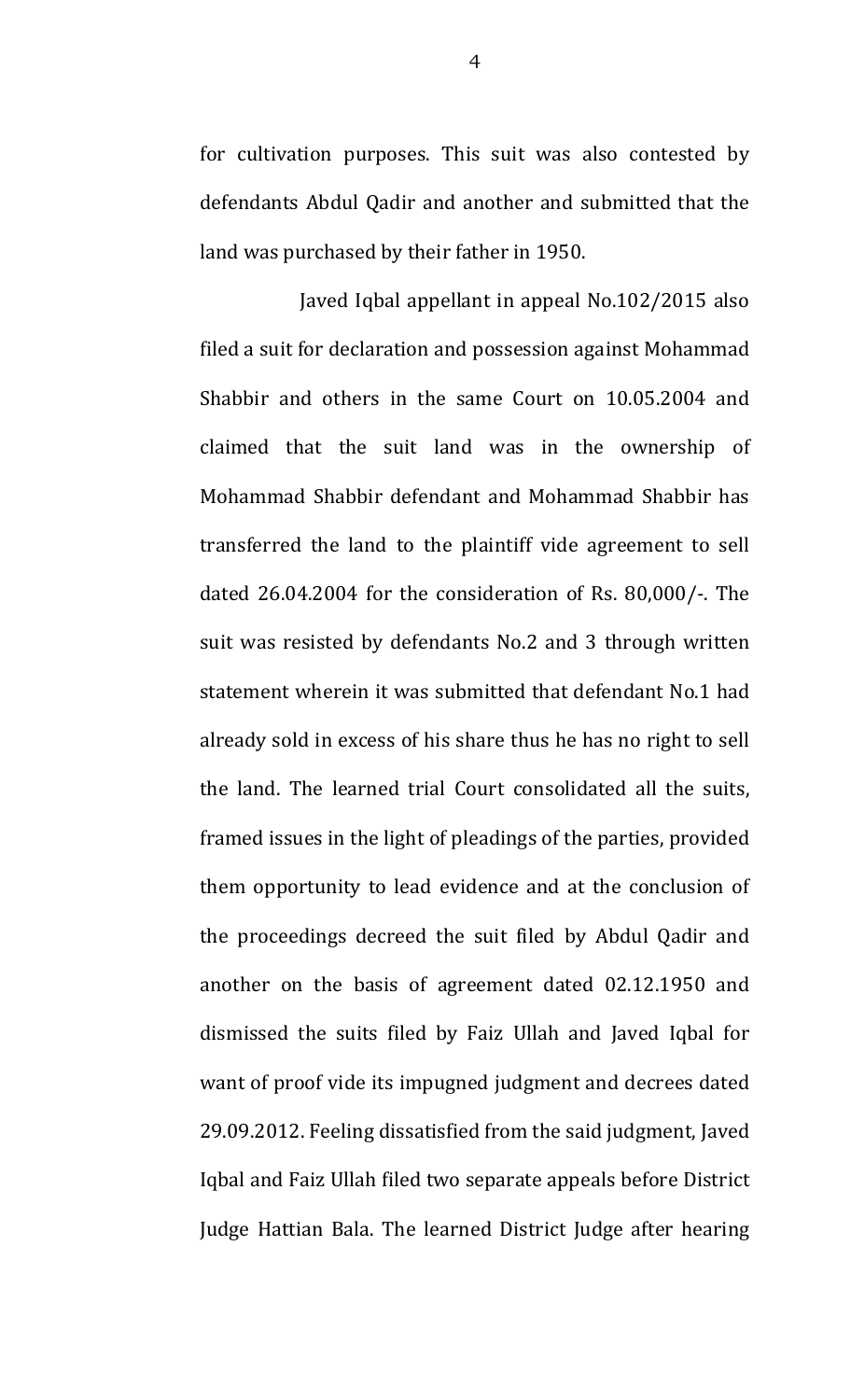arguments pro and contra, vide its impugned judgment and decrees dated 18.06.2015 decreed the suit filed by Faiz Ullah and dismissed the counter suits, hence, the captioned appeals.

Shahzad Shafi Awan, the learned Advocate appeared for appellant Abdul Qadir and another contended that the plaintiffs/ appellants were owners and in possession of the land as a result of agreement to sell dated 02.12.1950 which is supported by entries of the revenue record appended with the file of the trial Court, therefore, the learned trial Court was justified to decree the suit of the plaintiffs/appellants on the basis of said agreement but the learned District Judge failed to appreciate the in hand controversy and failed to ponder the relevant law on the subject and declared that the suit filed by plaintiffs as time barred which is ipso facto in flagrant violation of law and record. The learned Advocate further solicited that every entry into the revenue record creates fresh cause of action in favor of plaintiffs/ appellants thus, the suit was well within time and stance of the refusal of the defendants to execute sale deed has specifically mentioned in the contents of the plaint. The learned Advocate further contended that as Mst. Noor Jahan has alienated her whole share to the plaintiffs/ appellants therefore, Faiz Ullah has got no valid right to file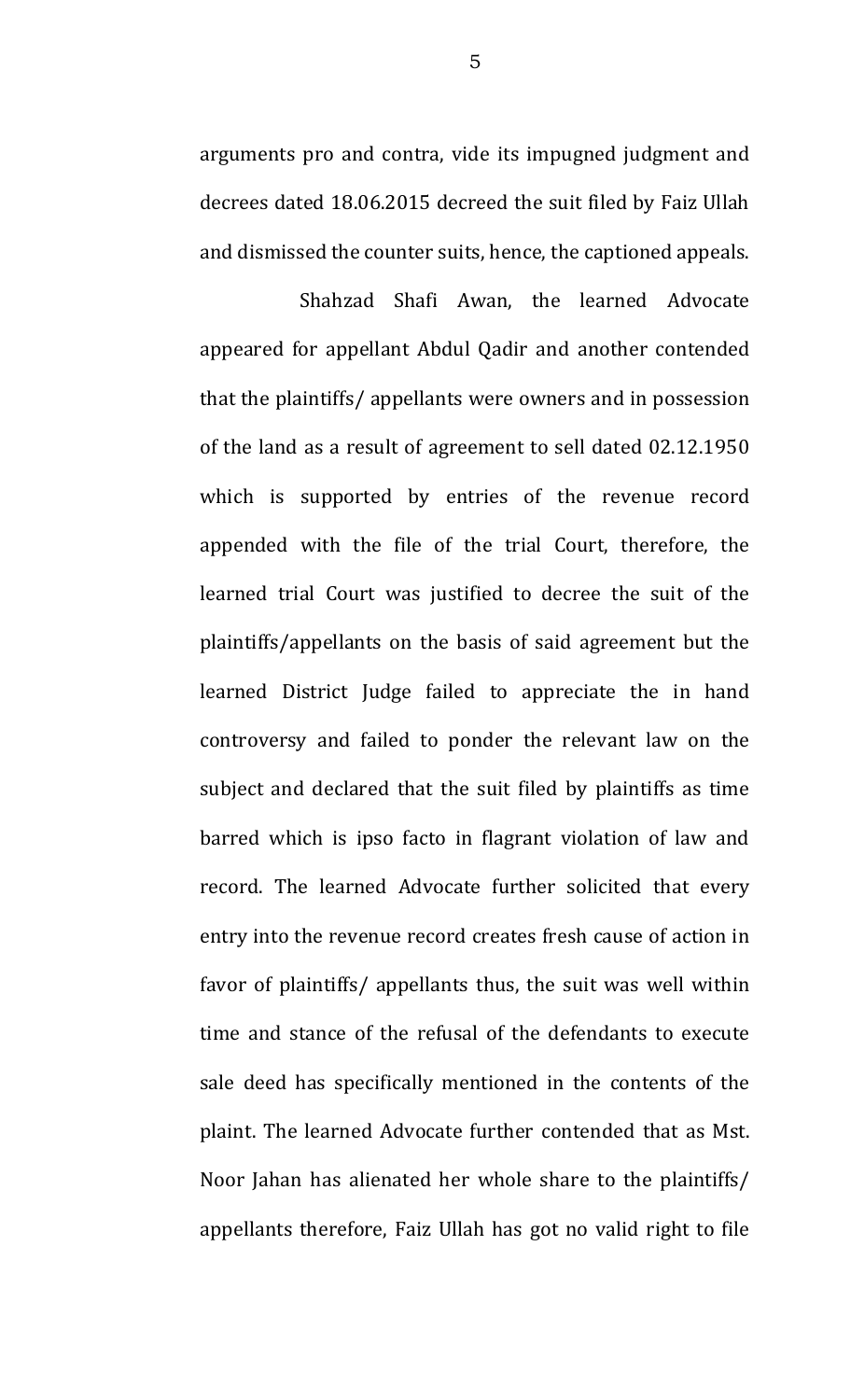the said suit which has been decreed anomalously by the learned 1st Appellate Court and prayed for acceptance of appeal, setting aside the judgment and decree recorded by the first Appellate Court by restoring the judgment of the trial Court which has been passed in consonance with law and record.

Khawaja Atta Ullah Chak, the learned Advocate for plaintiff/ appellant, Javed Iqbal attacked the impugned judgment and decrees of the Courts below on the ground that defendant Mohammad Shabbir who was the owner of the land as per revenue record has executed agreement to sell in favour of plaintiff/ appellant regarding the suit land for the consideration of Rs. 80,000/- and the defendants No.2 to 3 were entered in the revenue record as Gair Moroosi therefore, the suit of the appellant entails to be decreed in accordance with its prayer clause.

Raja Gul Majeed Khan, learned Advocate for the plaintiff/ respondent, Faiz Ullah vehemently argued that the agreement dated 02.12.1950 relied upon by plaintiffs/ appellants Abdul Qadir and another has been written on a plain paper sine mentioning khasra number and other specification of the land thus, the same could not be considered for grant of a Court decree. The learned Advocate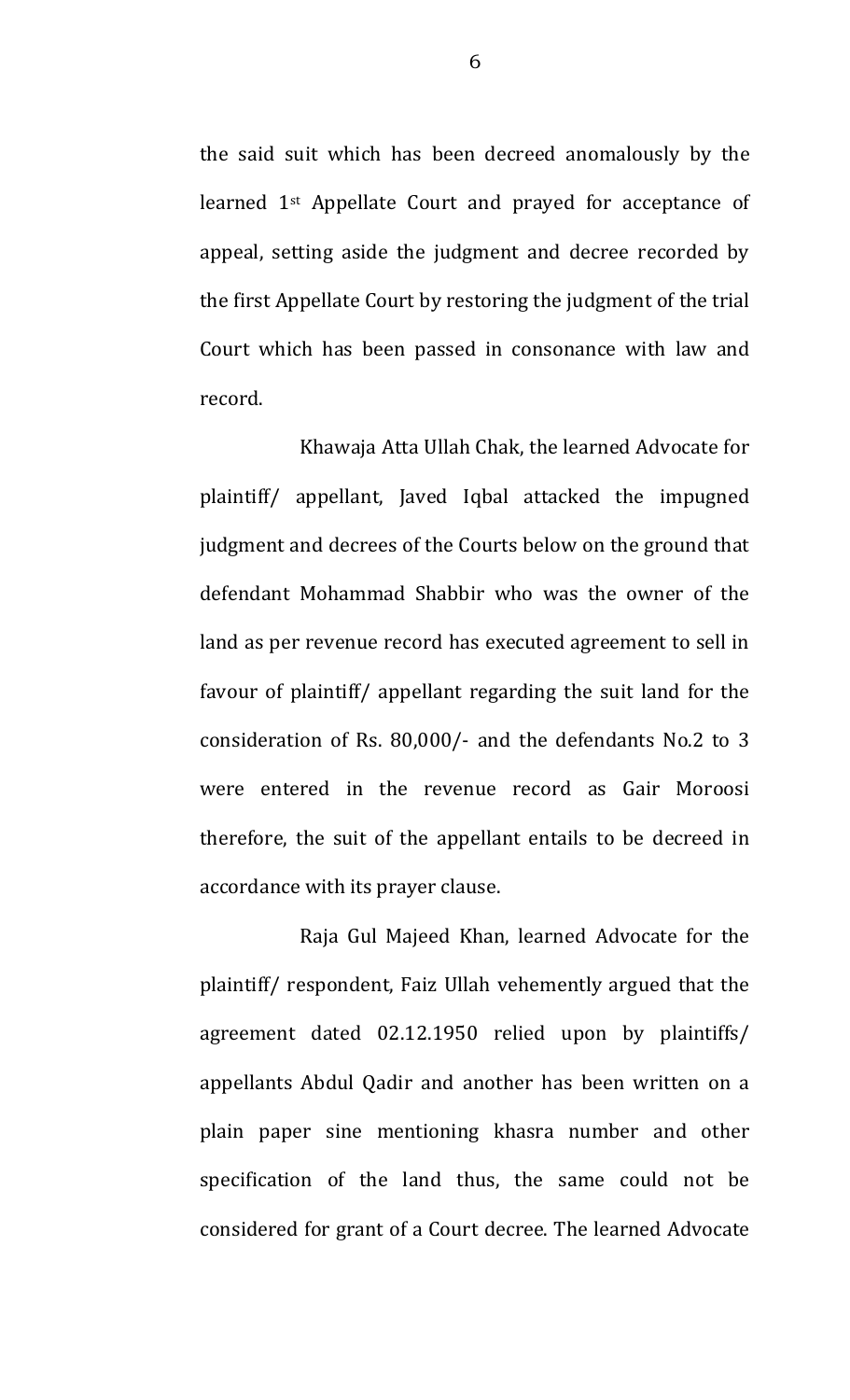further claimed that an agreement to sell does not create any right in favour of vender except to obtain another document therefore, the suit filed by Javed Iqbal, appellant was rightly dismissed by both the Courts below. The learned Advocate also stated that the suit filed by Abdul Qadir and another was also hopelessly time barred so, the judgment of the 1st Appellate Court with regard to the dismissal of the suit filed by Abdul Qadir and another is in accordance with law, he further added that appellant failed to prove the execution of document dated 02.12.1950 and claimed to be fake and forged paper with no legal efficacy, hence, defended the judgment of the first appellate Court with vehemence.

I have heard the learned counsels for the parties and perused the record with utmost care and caution.

As far the appeal filed by Javed Iqbal is concerned, a perusal of the record reveals that the plaintiff/ appellant Javed Iqbal filed suit for declaration and possession on the basis of an agreement to sell dated 26.04.2004. An agreement to sell does not create any right in favour of vendee/plaintiff except to obtain another document i.e. sale deed so, the suit filed by Javed Iqbal for declaration and possession was solely liable to be dismissed on this ground with no further deliberations. Reliance can be placed on 2016 SCR 1723.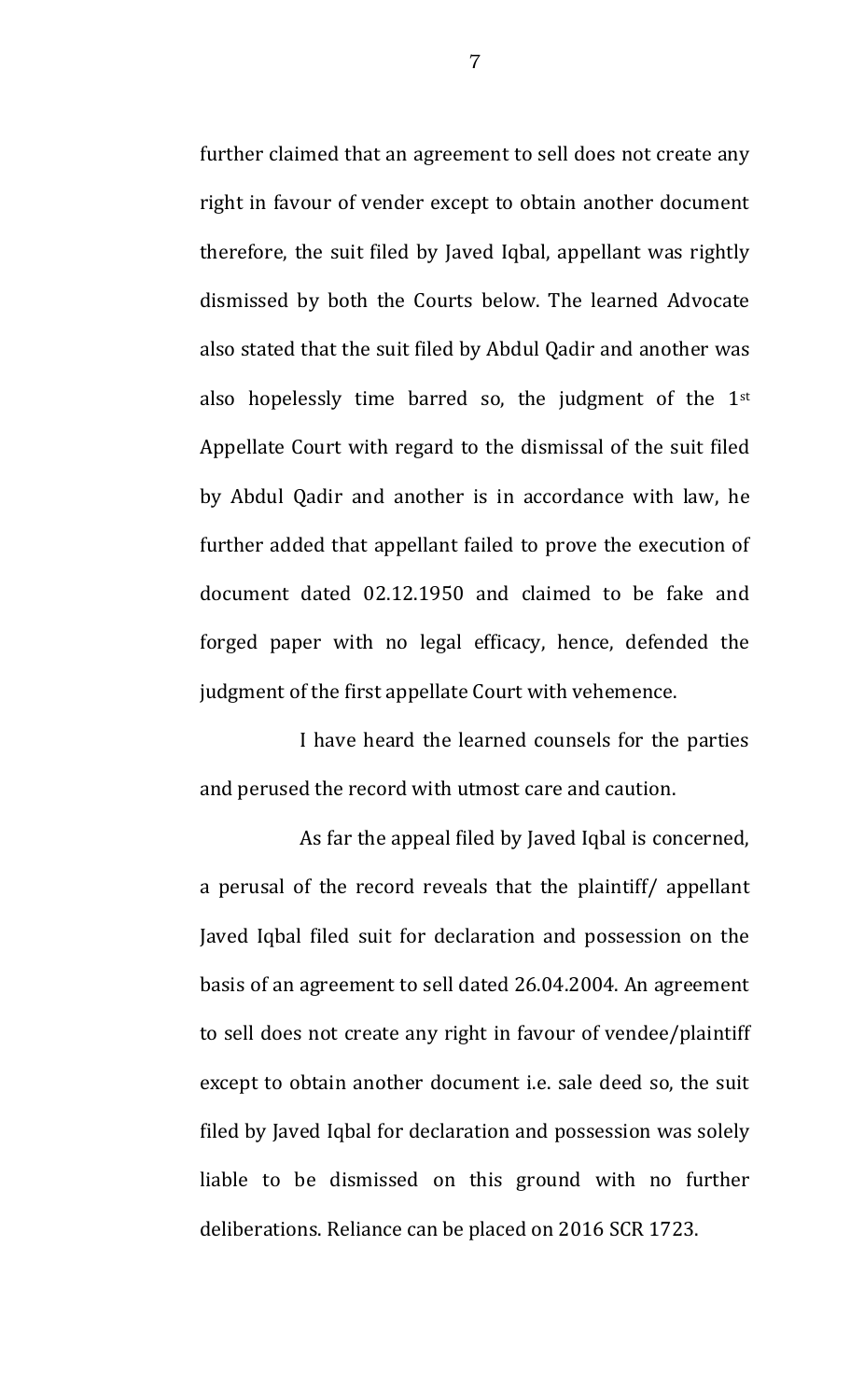Moreover, it is evident from the statement of Mohammad Khurshid Khan Patwari that predecessor of the defendant No.1, namely Mst. Akbar Jan and Dil Jan had already sold 12 kanal and 5  $\frac{1}{2}$  marla in excess of their share from khewat No.101, therefore, the defendant was not competent to execute agreement to sell dated 26.04.2004, so, the Courts below have rightly sent away the suit filed by Javed Iqbal, through impugned judgments, which requires no indulgence by this Court.

A perusal of the record reveals that Abdul Qadir and another filed suit for declaration and perpetual injunction on the basis of agreement dated 02.12.1950 and claimed that through said agreement Kalu widow of Amer Ali and Noor Jahan daughter have alienated their whole shares from khewat No.101/90. The agreement dated 02.12.1950 is a thirty years old document hence, under Article 100 of the Qanoon-e-Shahadat Order, 1984, has got presumption of truth until and unless otherwise proved. Reliance can be placed on 2013 SCR 563. Moreover, the perusal of record reveals that the father of plaintiff was entered as in possession of the land as vendee from 1950 till 1984, thus, the agreement is supported from the documentary evidence. Under law a documentary evidence can be rebutted only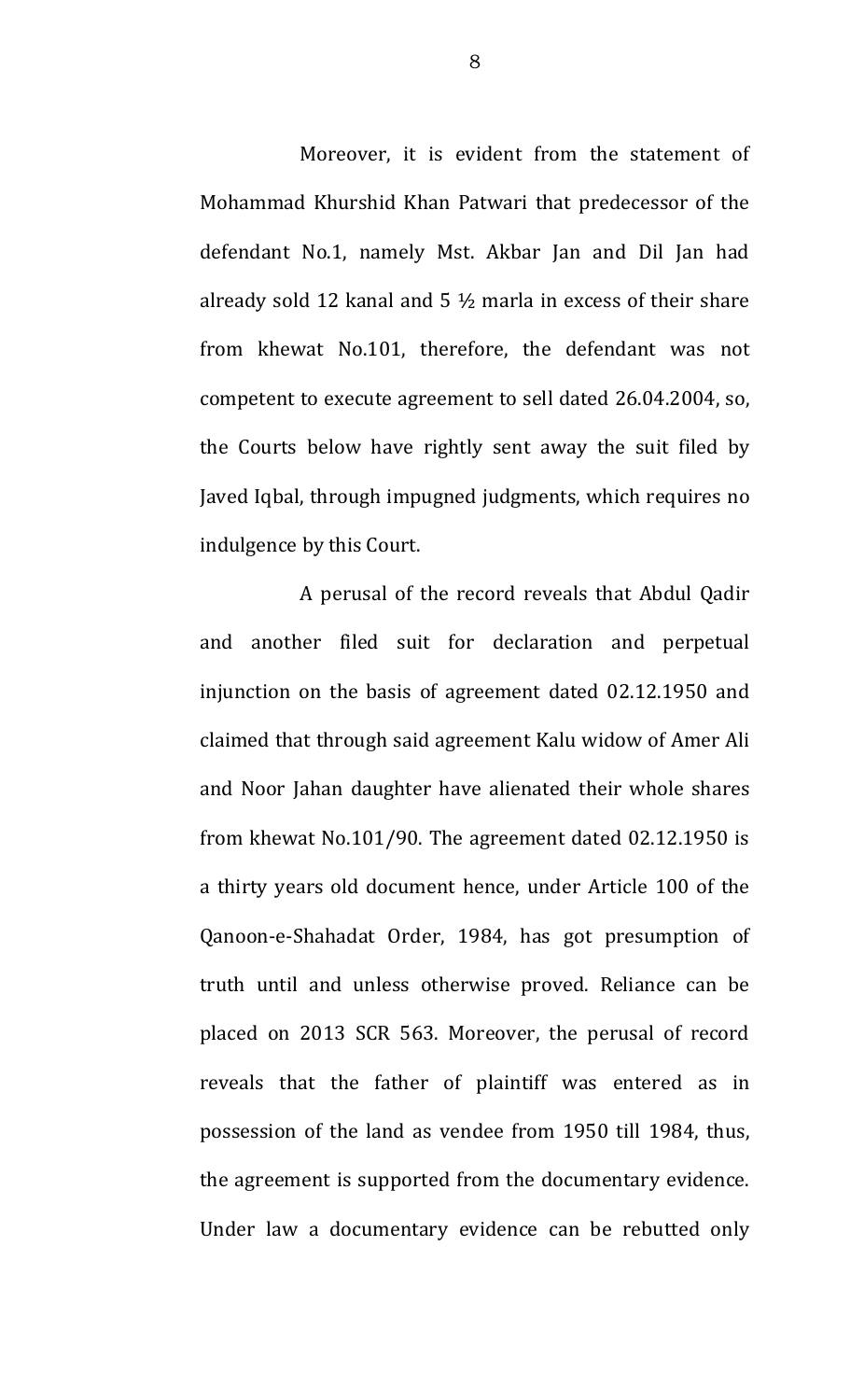through documentary evidence or through concrete, tangible and credible evidence of an extra ordinary nature but in the instant case the defendants failed to rebut the documentary evidence relied upon by the plaintiffs by producing any tangible record or evidence and even Faiz Ullah and Javed Iqbal filed two separate suits after institution of the suit filed by Abdul Qadir & another but failed to assail the validity of the agreement dated 02.12.1950 and entries in the revenue record. It is also an admitted position that the plaintiffs/ appellants are in possession of the land till date which also strengthens their claim that agreement dated 02.12.1950 was executed and as a result thereof the plaintiffs are in possession of the land, so, in my considered view the trial Court has rightly appreciated the controversy and decreed the suit filed by plaintiffs/ appellants Abdul Qadir and another.

A perusal of the impugned judgment reveals that the learned 1st Appellate Court dismissed the suit filed by plaintiffs Abdul Qadir and another on the ground of limitation. A bare reading of agreement dated 02.12.1950 depicts that the time period was not the essence of said agreement rather it was mentioned in the agreement that the vendees shall be deemed as sole owners of the land and the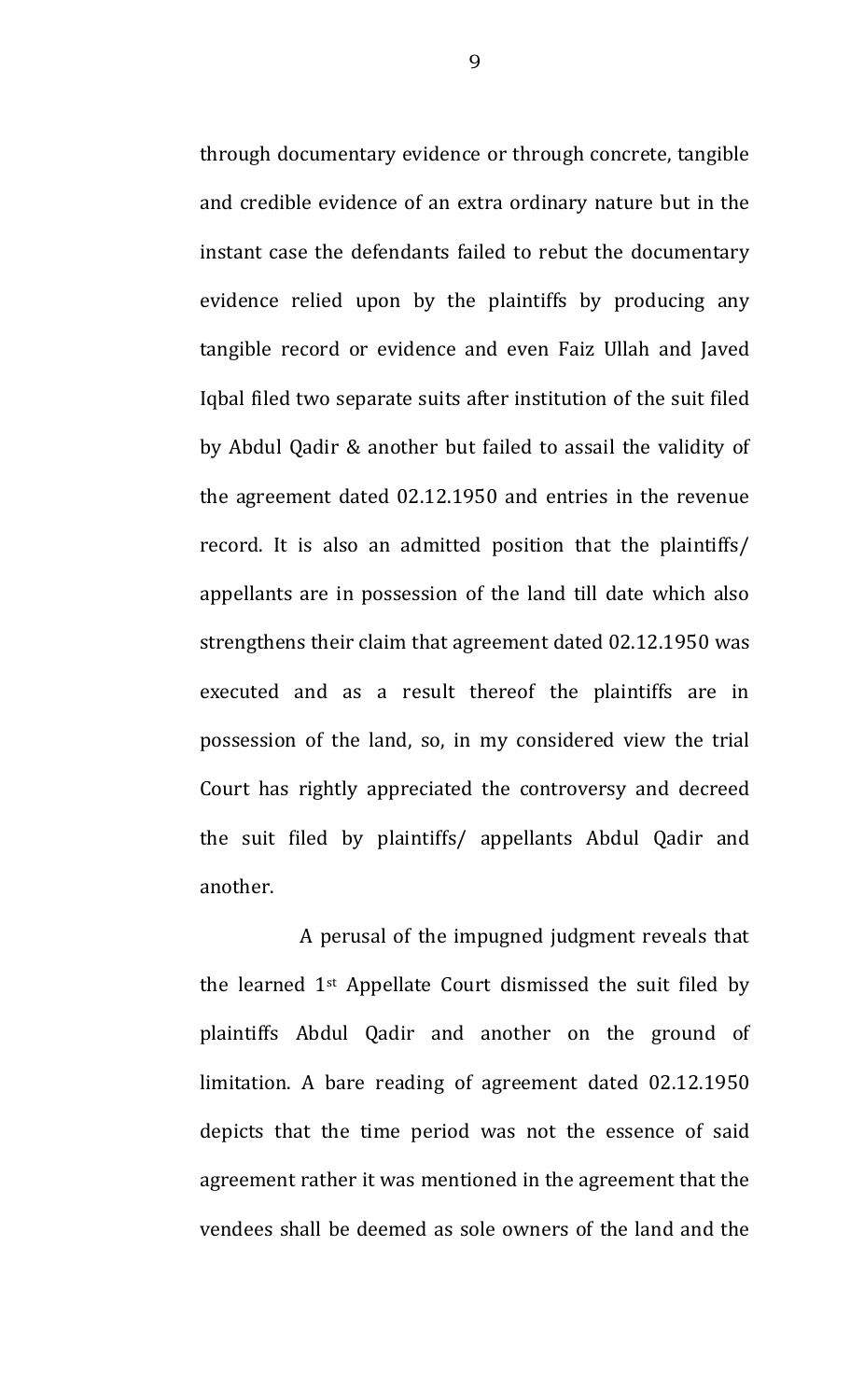possession has been handed over to the vendee. It is also mentioned in the agreement that if there is any difficulty for attestation of mutation the vendee may obtain relief from the Court. Under law when the time period for execution of an agreement to sell is not mentioned the limitation will start from the day of refusal on the part of principle to execute sale deed in pursuance of the agreement. Reliance can be placed on 1995 SCMR 284. In the case in hand, the vendors did not deny the agreement or to execute sale deed in favor of vendee at any time and the cause of action arose in favor of the plaintiffs when the defendants interfered into the possession of the plaintiffs and claimed themselves as owners of the land. The plaintiffs have also mentioned cause of non-execution of sale deed in pursuance of agreement by stating that as the record was disbursed due to which the sale deed could not be executed and the plaintiffs due to their illiteracy could not get knowledge about the entries in the revenue record and further stated that now the defendants was compelled to file the suit not only by interfering into the ownership and possession of the plaintiffs but upon an agreement to sell executed in favour of Javaid Iqbal dated 26.01.2004 with further mentioning in para No.9 of the plaint that execution was finally denied one week before the institution of suit by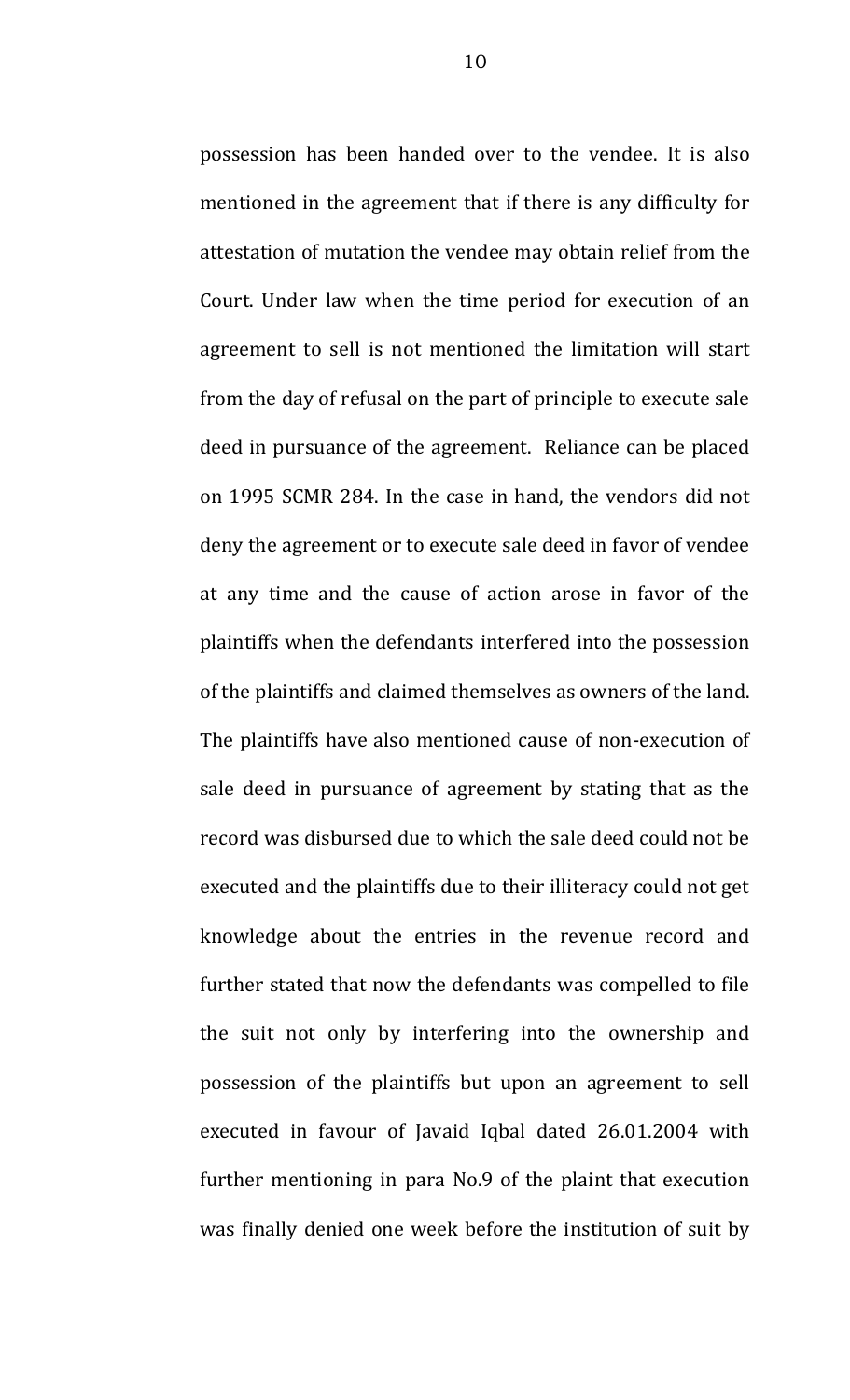Abdul Qadir and another and it is also pertinent to mention that in para No.8 of the plaint also mentioned the details regarding recent cause of action which has not been mused by the learned first appellate Court in a judicious manner, hence the suit is within limitation from the date of refusal of the defendants to get register the sale deed in favour of the plaintiffs. So the learned 1st Appellate Court has erroneously came on the conclusion that the suit is time barred.

The contention of the learned Advocate for the respondents (Faiz Ullah) that the specification and location of the sold land is not mentioned in the agreement dated 02.12.1950, hence, the agreement cannot be executed, is misconceived because sufficient whereabouts and location of the land is mentioned for execution of sale deed and for fruitful decree of the Court as eastern and western boundaries (Hadood e Arba) of the sold land are explained in the agreement. Moreover, the vendors transferred the possession of the land to the vendees in the light of said agreement and also filed a suit for the possession of the said land which is also sufficient to specify the sold land, hence, the contention of the learned counsel for the respondents is hereby repelled.